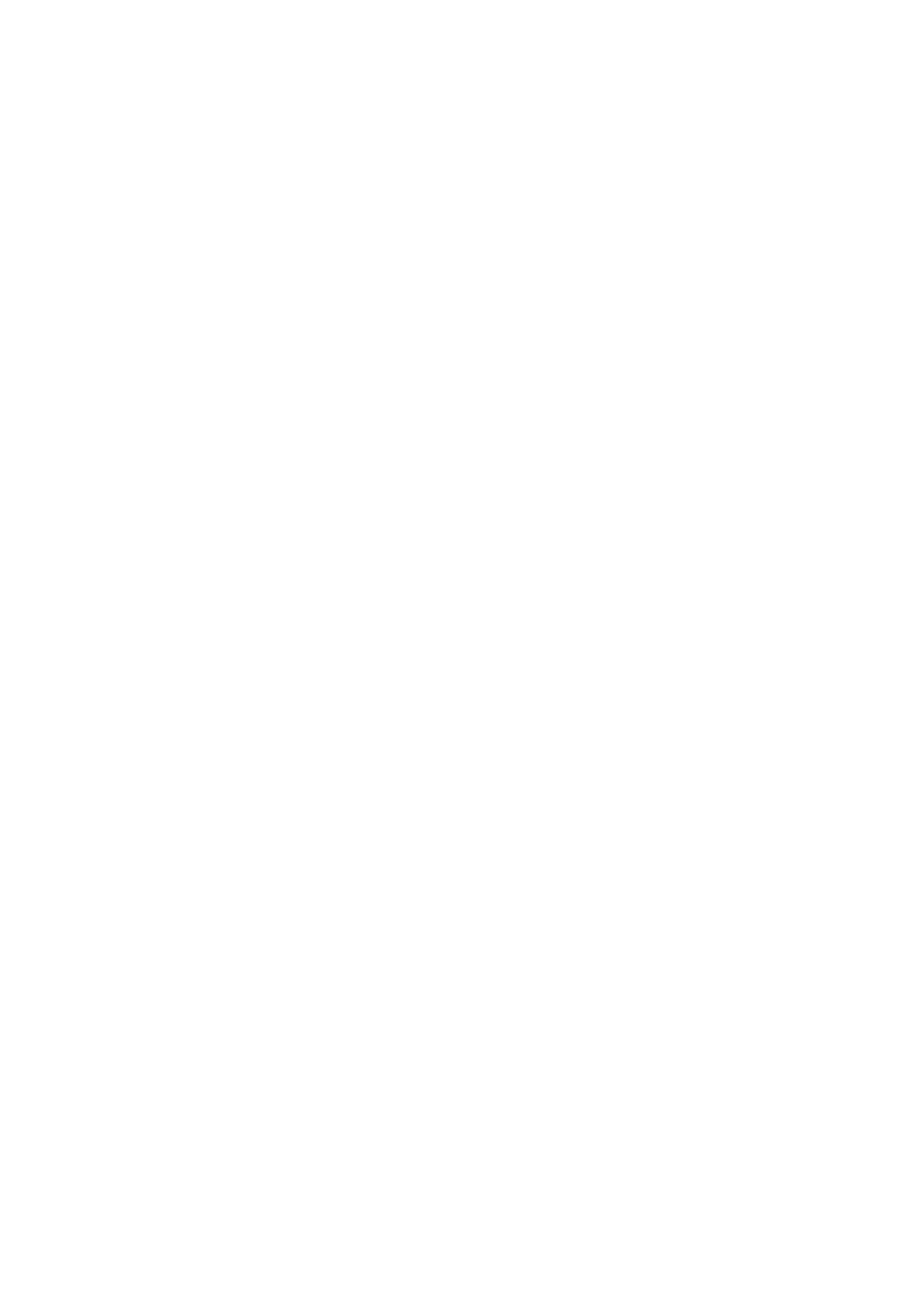# **Sandbourne Community Fund Application**

# **What is the Community Fund?**

Sandbourne has set up a Community Fund for residents. The money for this comes from the savings made by Sandbourne over the course of the past year. We allocate a total of £3,000 to successful Community Fund bids every year across 480 homes across Dorset.

### **Who can apply to the Community Fund?**

A central principle of the Community Fund is that residents present their case and gain support from neighbours and local people. Any resident can put forward an idea.

We will also consider accepting applications for project funding from other groups that will directly benefit Sandbourne residents.

Proposals are put forward to the Board, which includes residents, who will then help to decide whether the money will be granted. The Board usually meets five or six times a year so, depending on when you apply, you may have to wait a few weeks for a decision.

### **What can the money be used for?**

Proposals for the Community Fund should follow the criteria below:

- It should benefit the community
- It should be properly costed and have an outcome
- It should be inclusive
- It should be deliverable by Sandbourne, residents or another organisation on their behalf
- It should only be used to provide something that Sandbourne would not normally be expected to provide – it must not be used to make up a shortfall in a regular budget.

# **What sort of projects might be funded?**

Community Fund grants can be used to help fund projects, events or the purchase of equipment such as:

- Environmental improvements to enhance common areas making them more attractive and useable
- A secluded outside seating area with flowers
- Support for a befriending service for residents who are vulnerable or disabled and have little contact from family and friends
- Tree planting and landscape improvements, that are outside any grounds maintenance contract
- Social Committee and tenant community activities
- Support for a club
- A one-off donation as part of raising money for charity.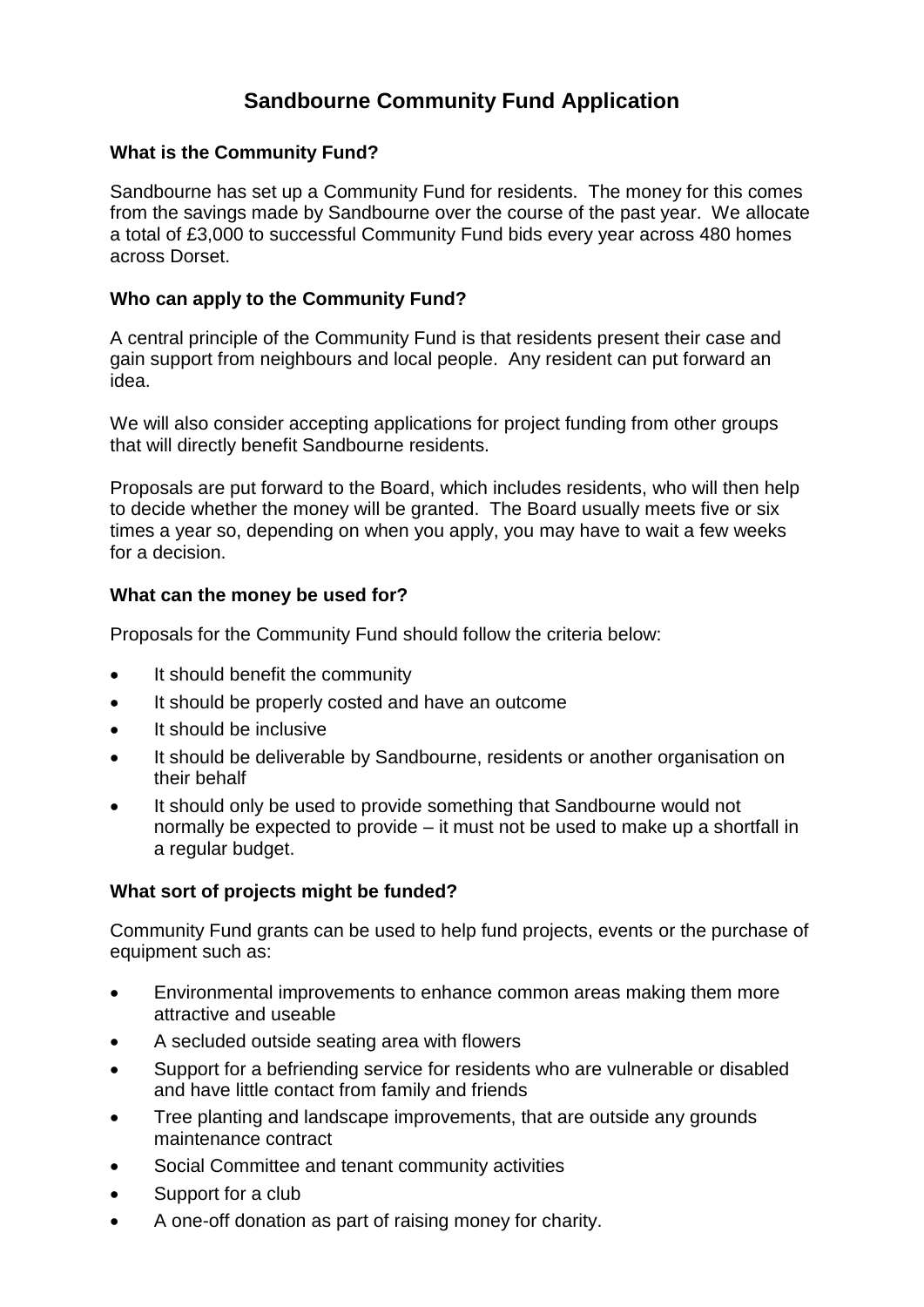## **How much can I apply for?**

The Community Fund is designed to benefit as many people as possible. You can apply for up to £750 per application or community group.

#### **When can I apply?**

Now! You can apply for a grant at any time. Community Fund grants are distributed throughout the year as applications are received and considered.

#### **How often can I apply?**

You can apply for a grant every financial year (April to March) if you wish, although it is our general policy that we will not offer a grant to the same person or group for more than two consecutive years. The Board will also take this into account when considering your application.

If you are a residents' group or social committee with a bank account, you will need to have no more than £250 in your account before applying.

Also we encourage everyone to consider their own fund-raising activities in the community to help support your application and the Board will also take this into account.

Sandbourne reserves the right to decline any application without stating a reason.

#### **Are all applications successful?**

Not necessarily. The Community Fund has a limited amount of money available each year and there may be times when the budget is over-subscribed. In such instances the Board will distribute the funds as they see fit and may grant an amount less than requested.

Details of all successful grant applications will be published every quarter in 'Sandbourne News'.

#### **How can I apply?**

You can apply by completing the Community Fund application form below. Please contact us for further information or if you need any help with completing the application form.

#### **What happens next?**

Send your completed application to Sandbourne Housing Association, either at [info@sandbourne.org.uk](mailto:info@sandbourne.org.uk) or post to:

Sandbourne Housing Association, Beech House 28-30 Wimborne Road Poole, BH15 2BU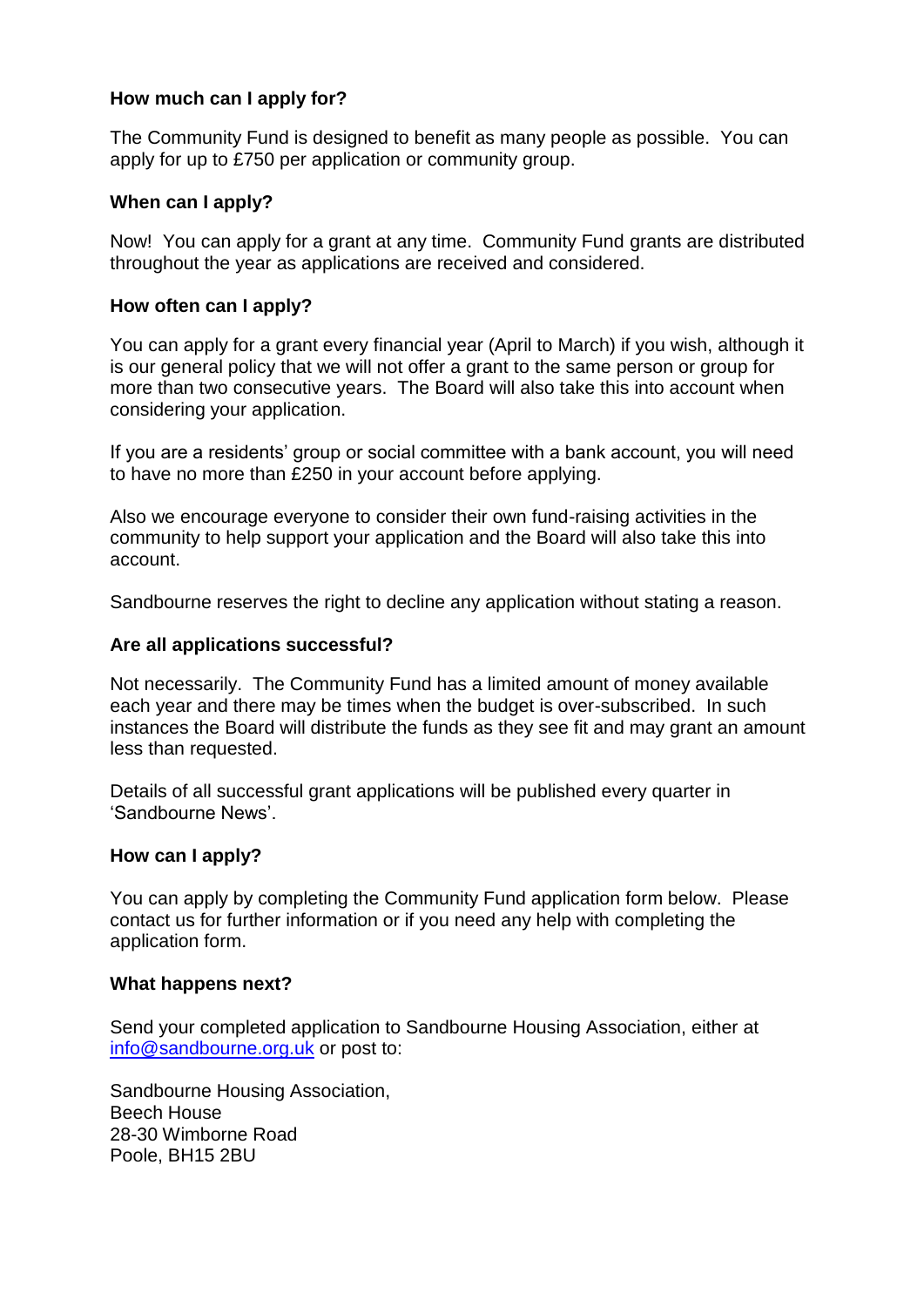

# **Community Fund Application Form**

| <b>Your details</b><br>If you are applying on behalf of a development of group of homes, estate or |  |                                                        |  |           |                                                              |  |
|----------------------------------------------------------------------------------------------------|--|--------------------------------------------------------|--|-----------|--------------------------------------------------------------|--|
| community group please provide the lead applicant's details:                                       |  |                                                        |  |           |                                                              |  |
| Name of group etc applying:                                                                        |  |                                                        |  |           |                                                              |  |
|                                                                                                    |  |                                                        |  |           |                                                              |  |
|                                                                                                    |  |                                                        |  |           |                                                              |  |
|                                                                                                    |  |                                                        |  |           |                                                              |  |
|                                                                                                    |  |                                                        |  | Postcode: |                                                              |  |
| <b>Email address:</b>                                                                              |  |                                                        |  |           |                                                              |  |
|                                                                                                    |  |                                                        |  |           |                                                              |  |
|                                                                                                    |  |                                                        |  |           |                                                              |  |
|                                                                                                    |  |                                                        |  |           |                                                              |  |
|                                                                                                    |  |                                                        |  |           |                                                              |  |
|                                                                                                    |  |                                                        |  |           |                                                              |  |
|                                                                                                    |  |                                                        |  |           |                                                              |  |
|                                                                                                    |  |                                                        |  |           |                                                              |  |
|                                                                                                    |  |                                                        |  |           |                                                              |  |
|                                                                                                    |  |                                                        |  |           |                                                              |  |
|                                                                                                    |  |                                                        |  |           |                                                              |  |
|                                                                                                    |  |                                                        |  |           |                                                              |  |
|                                                                                                    |  | Lead applicant's name:<br><b>Contact telephone no:</b> |  |           | Please give an outline of your project (less than 200 words) |  |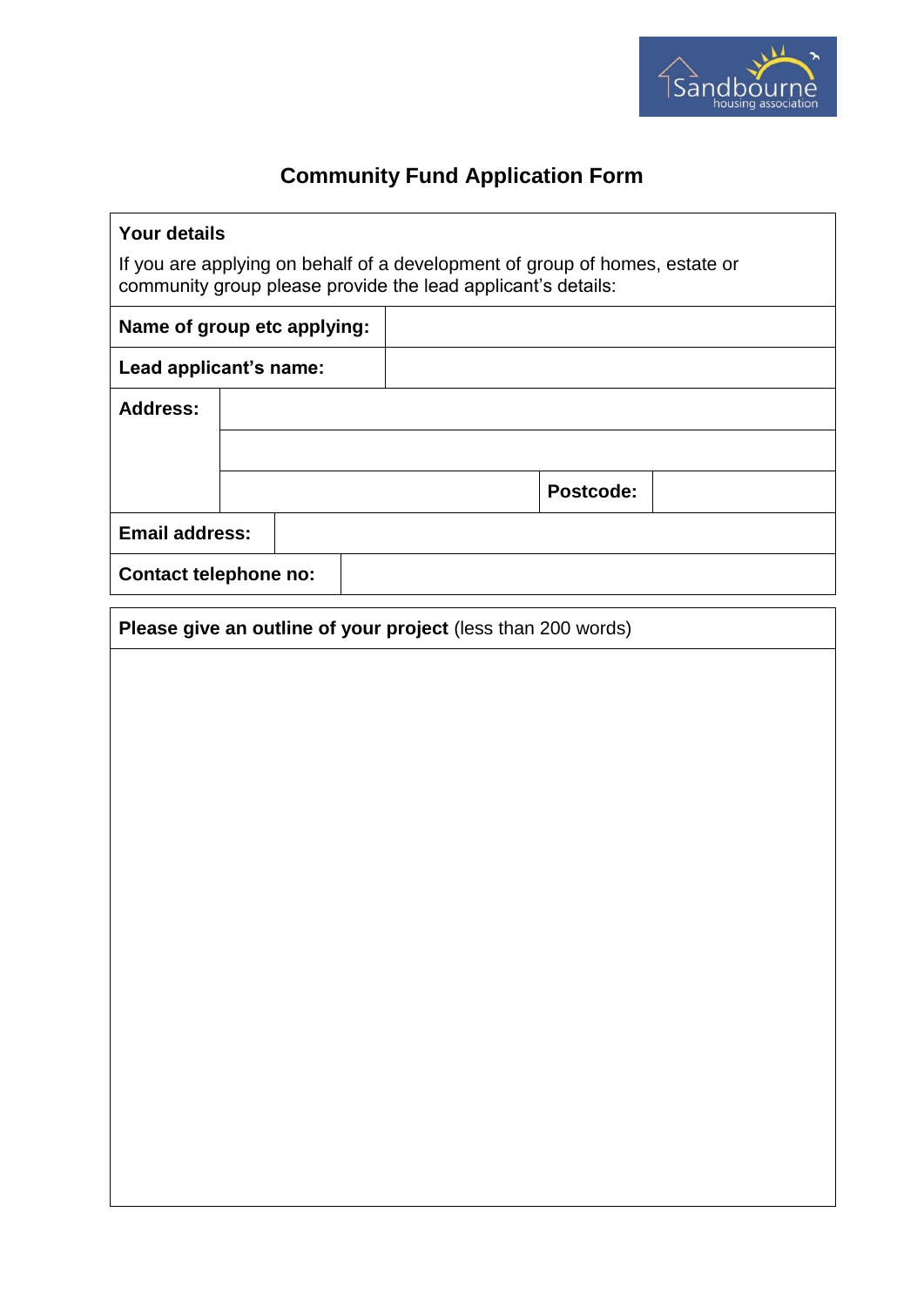## **Expected costs**

(We can work with you to source goods and procure any services that might be needed. We must ensure that all funds are accounted for through a receipt or an invoice).

| Item(s)      | Price (£) | Quantity |
|--------------|-----------|----------|
|              |           |          |
|              |           |          |
|              |           |          |
|              |           |          |
| <b>Total</b> |           |          |

| If your application is for a communal area, have you<br>consulted with all the residents who will benefit from the | Yes | No |  |
|--------------------------------------------------------------------------------------------------------------------|-----|----|--|
| project?                                                                                                           |     |    |  |

If yes, please provide details of the consultation with this application. If not, then please contact us before you submit your application.

| Have you checked if your project requires planning<br>permission from the Local Authority or permission from us? | Yes | <b>No</b> |  |
|------------------------------------------------------------------------------------------------------------------|-----|-----------|--|
|                                                                                                                  |     |           |  |

If yes, please provide copies of all approvals. If not, then please contact us before you submit your application.

**What do you think will be achieved from your project taking place and how will it benefit residents?** (less than 200 words)